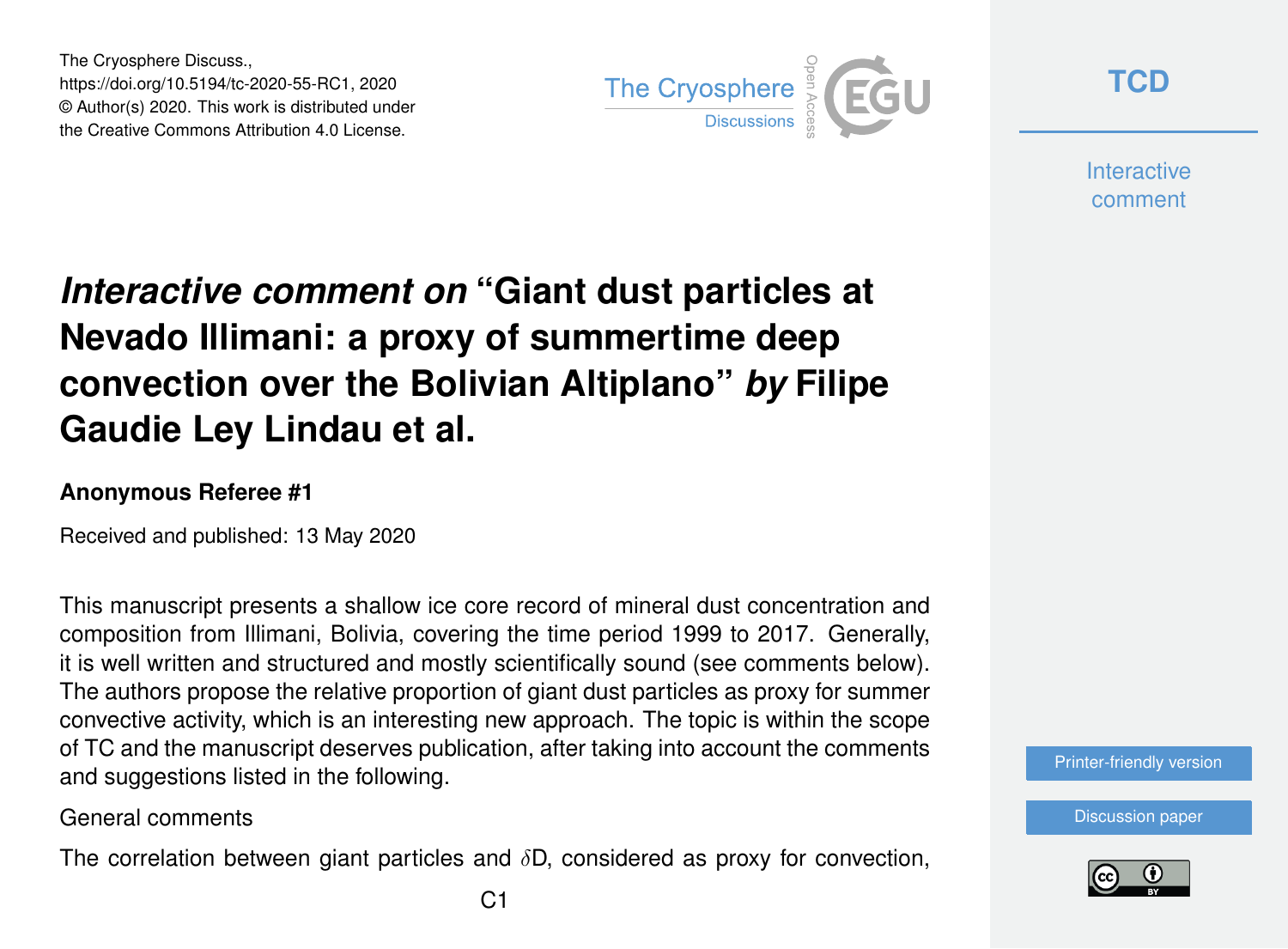is based on the relative mass proportion of giant particles. Considering the fact that determining giant particles in a liquid sample is tricky, because they tend to settle, you need to substantiate the robustness of your results better. Specify if the given mean standard deviation between the two measurements with the coulter counter (lower than 3%) applies also to the giant particles alone. Show examples of the size distributions for the wet and dry season. Since total particle mass concentrations are low during the wet season (when you observe the correlation), the relative mass proportion is the ratio of two small numbers, probably having a large uncertainty. Add uncertainty bars and show in addition the record of mass or number of giant particles for every sample. From the presented data it is unclear if the number or mass of giant particles also has a seasonal or any other variability or not.

Before being lifted up by convection, dust particles need to be mobilized from the ground, which requires strong wind (advection). Have you checked wind speeds in the dust source areas? Dust source areas are located SE of Illimani, whereas humidity in the wet season originates in the Amazon Basin, due to stronger easterly winds and eastward upslope flow (especially enhanced during La Niña conditions). The link between local dust sources and easterly upslope flow is not immediately obvious. Your hypothesis would require large-scale convective processes also affecting the Altiplano. Do you have indications for that? Your precipitation data show the opposite. Hurley et al. (2015, 2016) offer a different hypothesis for depleted stable isotope ratios, i.e. the amount effect is associated with South American cold air incursions, linking synopticscale disturbances and monsoon dynamics to tropical ice core  $\delta$ 180.

Have you considered that as potential explanation for dust mobilization/uplift? How was the attribution to wet and dry season or even DJF, JJA for the ice core values conducted? This is critical and needs to be explained.

Specific comments

Lines 44-45: while moist air advection from the east is suppressed.

**Interactive** comment

[Printer-friendly version](https://www.the-cryosphere-discuss.net/tc-2020-55/tc-2020-55-RC1-print.pdf)

[Discussion paper](https://www.the-cryosphere-discuss.net/tc-2020-55)